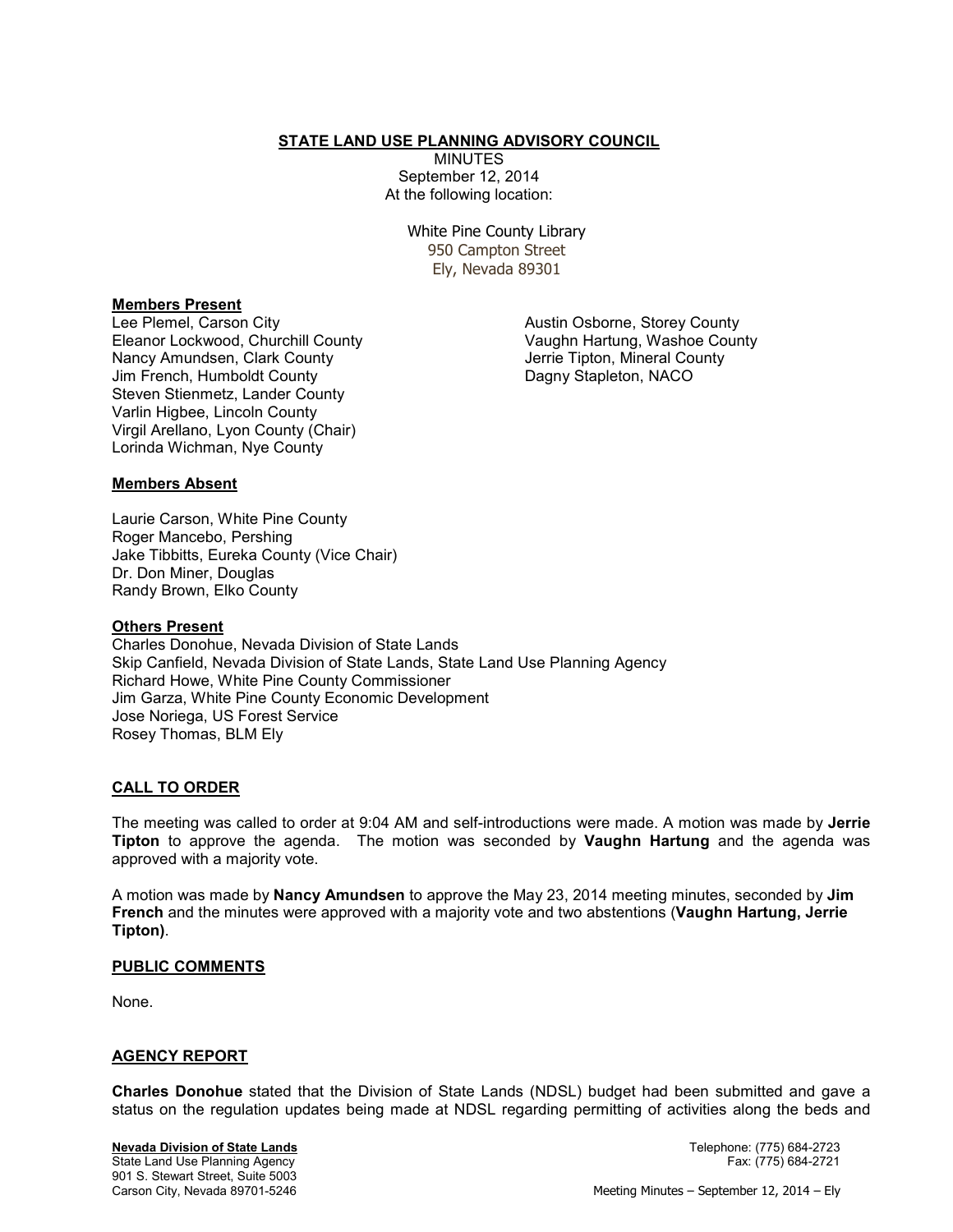banks of navigable waters, to streamline the process for authorizing occupancy of State lands. Hearings will be held this Fall. He also mentioned that the TRPA Oversight Committee had met on the upgrades to the Marlette Water System and the Legislative Committee on Public Lands had heard a presentation from him on NDOW acquisitions and land bills.

**Skip Canfield** updated the Council on the status of the Assembly Bill 356 Nevada State Prison Steering Committee. The "AB356 NSP Steering Committee", formed in September 2013, has been meeting for a year developing recommendations to preserve the Nevada State Prison (NSP) for use as a historical, educational and scientific resource for the State of Nevada. SLUPA was designated lead facilitator. The report and recommendations have been completed and the Committee is working with the Legislative Counsel Bureau on specific wording of potential Bill Draft Requests for the next Legislative session. The Committee is seeking sponsorship of at least one BDR that would establish an endowment account that would fund operation and maintenance of NSP activities through revenue generated there. Another potential revenue generator is the creation of an NSP license plate. The report is being printed by Department of Corrections and will be provided to the Legislature concurrently with any BDRs.

# **BLM/US FOREST SERVICE TRAVEL MANAGEMENT PLANNING**

**Jose Noriega** and **Rosey Thomas** updated the Council on travel management planning. There has been a "lack of information" issue on some USFS ranger districts and BLM districts. Most citizen concerns revolve around access to private and public lands, closure of roads and cherry stemming into wilderness areas. Early on there had been some poor mapping efforts on the Federal end but that has been mostly corrected. Enforcement is now taking place for the prohibition of travel cross country, travel must stay on mapped roads. A process has been put in place with the counties to identify problem areas and fix mapping mistakes. In early 2015 new, more readable maps will be released. **Lorinda Wichman** commented that Nye County has completed a 4 ½ year process that mapped 5,500 miles of roads. **Virgil Arellano** asked if there was a criteria for the selection of roads. **Jose Noriega** replied that there is criteria but the decision to leave a road open varies at the local level. **Vaughn Hartung** asked how road closures are enforced, and the response was, "difficult". **Jim French** stated that he had worked with **Jose Noriega** when he was at the Santa Rosa district office and there were no issues. The USFS District Manager has discretion and there is flexibility in the criteria. **Virgil Arellano** commented that the Carson City District Manager disregarded Lyon County's comments. **Jerrie Tipton** stated that Mineral County was not noticed until the final draft of the USFS Travel Management Plan was released. Groundtruthing was needed. Seems like each district manager operates differently.

**Rosey Thomas** stated that the discretion of the USFS line officer is critical, and the Ely USFS works well, BLM is copying that process. The new Ely BLM Resource Management Plan designates all lands as closed to motor vehicles unless designated open. BLM only enforces blatant infraction of cross country travel and within wilderness. The new plan is based on watersheds. A citizens-based working group identified all open and proposed closed roads and that involvement made a big difference. She stressed that the road criteria needs to be flexible and that their BLM travel management plans are unfortunately progressing slowly. **Jim French** was concerned that the emphasis on travel management planning is falling short.

## **WATERS OF THE US**

**Dave Gaskin** (Nevada Division of Environmental Protection, NDEP) discussed the EPA proposal to amend the definition of "Waters of the US" and clarify the jurisdiction of those waters. The proposal would redefine the scope of waters protected under the Clean Water Act (CWA), in light of the US Supreme Court cases US vs. Riverside Bayview, Solid Waste Agency of Northern Cook County vs. US Army Corps of Engineers, and Rapanos vs. United States. The proposed rule was developed to enhance protection of the nation's public health and aquatic resources, and increase CWA program predictability and consistency by describing more clearly what waters are protected. The broadening of the definition will expand jurisdictions to many new areas that could impact the counties and the State.

There is a State-level lack of trust and feeling of disconnect with EPA and significant county-level concern. NDEP disagrees with the proposed changes. The State already has protections in place. The EPA states that all waters are connected and NDEP takes exception as this as too generalized of an approach. **Jerrie**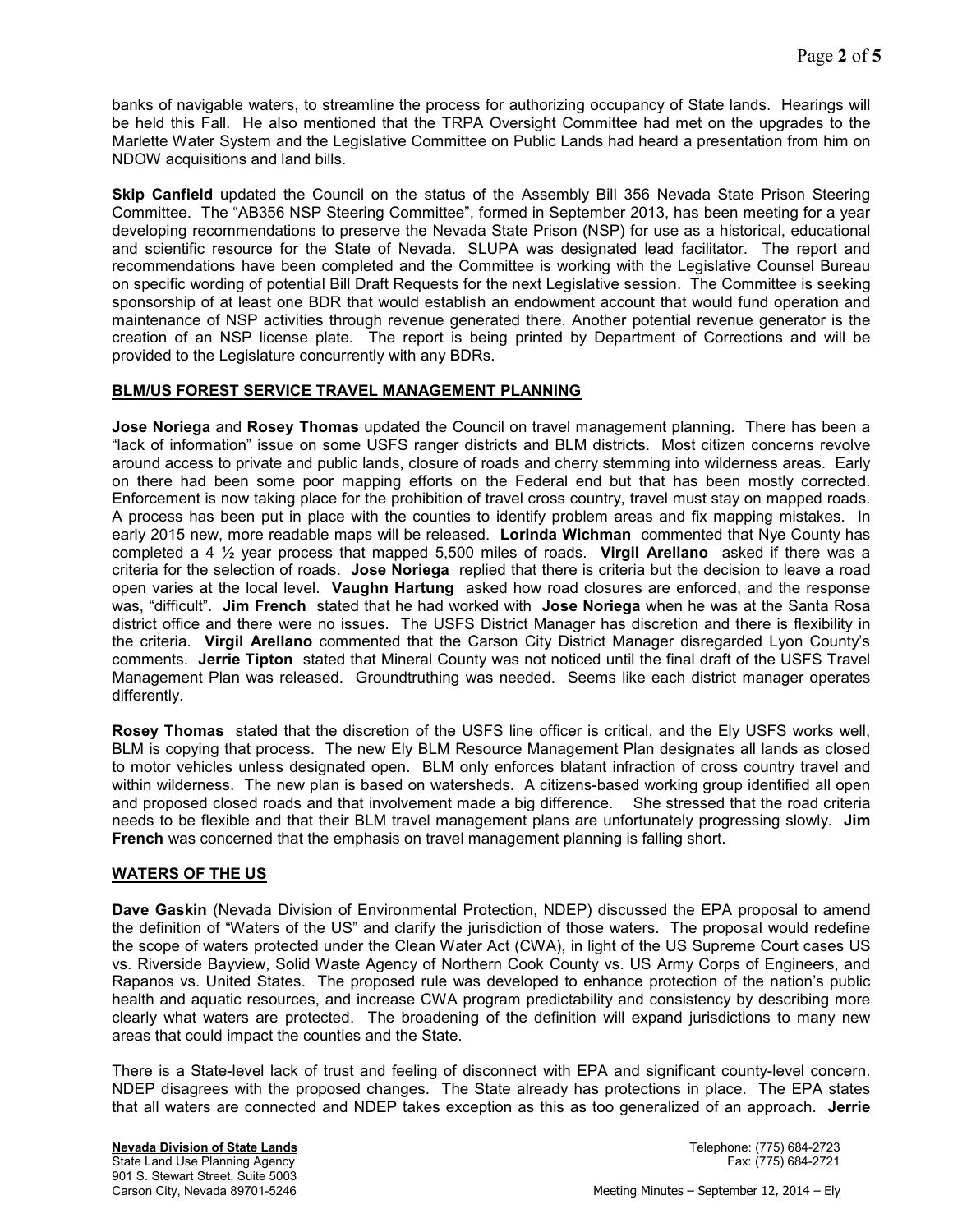**Tipton** commented that her interpretation of the proposal could mean impacts to places as extreme as Mina Playa. Additional oversight by EPA is not needed. **Virgil Arellano** was concerned that all irrigation ditches could be included in the definition and **Dave Gaskin** echoed those concerns.

**Dagny Stapleton** stated that Nevada Association of Counties (NACO) is working with the counties to gather and express their concerns. She asked if NDEP will be submitting comments. **Dave Gaskin** responded yes, NDEP is aligned with the Governor and the Western Governors' Association in submitting comments. NDEP is trying to work with EPA to address the State's concerns but there has been a lack of coordination. **Charles Donohue** asked how the Army Corps of Engineers is involved and **Dave Gaskin** responded that the Corps is not playing a prominent part in the process. He stated that there needs to be a common sense approach where Federal jurisdiction does not increase and State's rights are not impacted. **Eleanor Lockwood** stated that the "one rule fits all" approach won't work with tributaries. **Jim French** stated concern that dry washes will be included in the new definition due to their "connectivity", and there is no way to define ephemeral waters. The definition would give the Federal agency jurisdiction over literally everywhere and affect water rights. **Charles Donohue** asked if the EPA is still proposing the inclusion of ephemeral water and **Dave Gaskin** responded that it is not clear. He stressed the need to eliminate wherever possible interpretation of the definition, it needs to be clear and narrow.

# **ECONOMIC DEVELOPMENT ACTIVITIES IN WHITE PINE COUNTY**

**Jim Garza** presented a summary of economic development activities in White Pine County. The County focuses on Economic, Community and Capacity development. Among the highlights:

The Gold Rock project will be developed 50 miles south of Ely that will be a new major employer. Wind power projects in Springs Valley commenced operation in 2012. Based on satellite vegetation mapping, there is at least 750,000 acres of pinion/juniper within a 50-mile radius of Ely that has the potential for biomass development. Ely Airport is a 1,800-acre master plan public facility. White Pine County Industrial Park phase 1 (160 acres) was patented to Ely by the BLM and infrastructure is complete. There is a 200-acre expansion potential in Phase 2. The county holds 1.3 million acres under leases for oil and gas exploration.

## **NORTH AMERICAN WATER AND POWER ALLIANCE**

**Virgil Arellano** discussed NAWPA, a proposed continental water management scheme conceived in the 1950s by the US Army Corps of Engineers. The planners envisioned diverting water from some rivers in Alaska south through Canada via the Rocky Mountain Trench and other routes to the US and would involve 369 separate construction projects. The water would enter the US in northern Montana. There it would be diverted to the headwaters of rivers such as the Colorado River and the Yellowstone River. **Jerrie Tipton**  stressed her opinion that we need to manage our own water without pursuing imports.

## **BLM DISTRICT BOUNDARIES**

**David Pritchett** (BLM) could not attend but provided the following via e-mail:

The BLM District boundaries were formed in the 1930s as an outcome of Grazing Districts, then configured as a collaboration between cattle ranchers and US Department of the Interior, Division of Grazing (the precursor bureau to BLM).

"The Division of Grazing worked with local ranchers and governments to develop grazing policy and to determine grazing district boundaries. Nevada has six grazing districts. The BLM Field Office boundaries generally follow the grazing district boundaries. The Taylor Grazing Act was passed in 1934. Five of Nevada's grazing districts were established by 1936. The sixth, Battle Mountain, was established in 1951. To establish a grazing district, the majority of the stockmen in an area had to petition the Secretary of the Interior. At a meeting held in central Nevada in 1937, area ranchers decided they were opposed to the establishment of a grazing district. In 1951, the ranchers requested that a grazing district be formed. The Battle Mountain District was the last grazing district to be established in the West."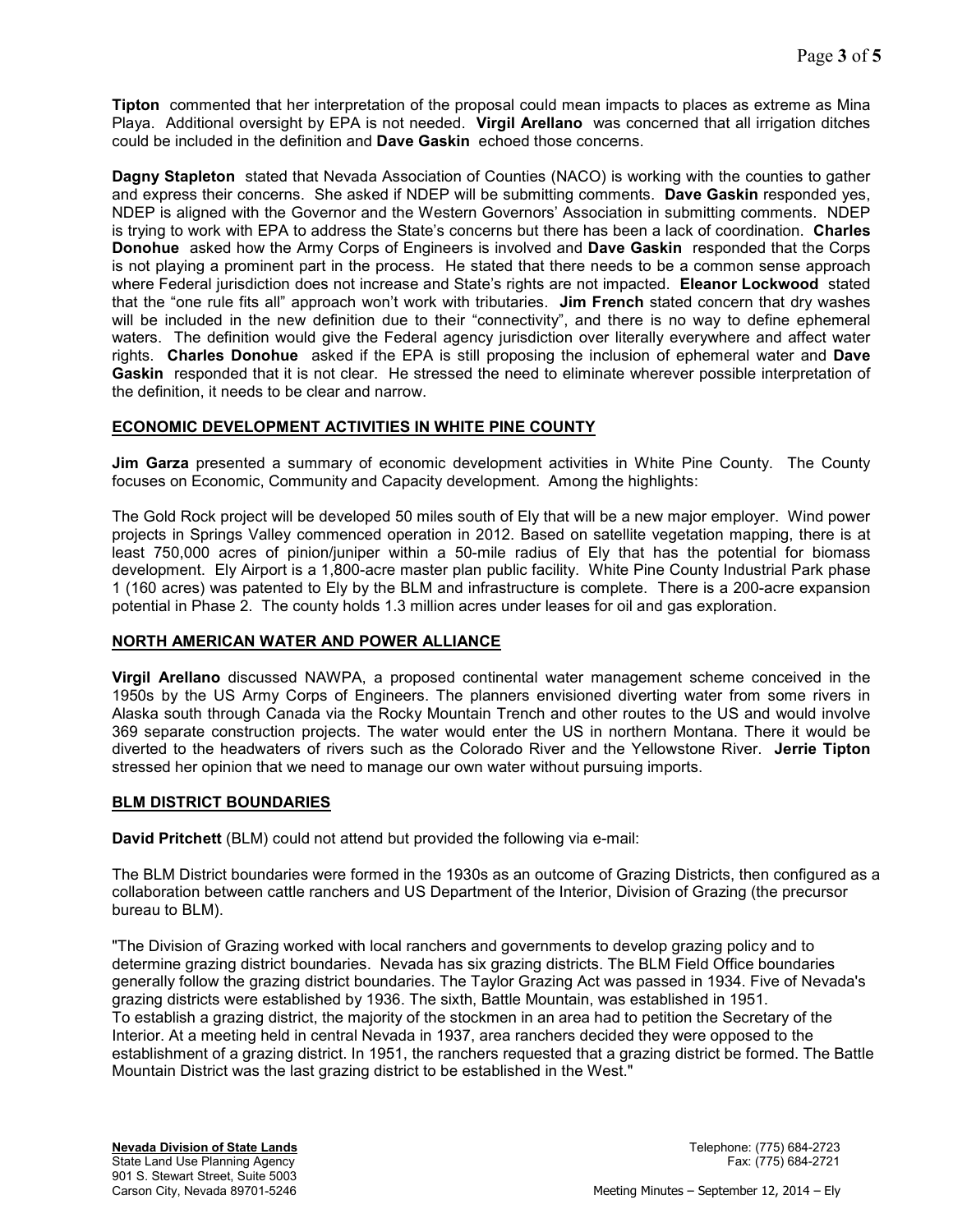Council members discussed the problems that arise when the district boundaries do not match county boundaries. Nye County has multiple BLM districts within its boundaries and must work with different field managers who sometimes have varying local policies. A question was asked about pursuing district boundaries that match county lines and whether that would be creating more problems. **Virgil Arellano and Lorinda Wichman** suggested a good idea would be to first approach the Cattlemen's Association to get their position. **Varlin Higbee** said that grazing allotments tend to follow natural boundaries that do not coincide all the time with county boundaries.

# **NORTHERN NEVADA LAND CONSERVATION AND ECONOMIC DEVELOPMENT ACT**

**Virgil Arellano** discussed HR 5205 and requested a letter of support from SLUPAC to the Congressional Delegation, motion by **Jerrie Tipton,** seconded by **Lorinda Wichman.** The text of the letter read:

The Nevada State Land Use Planning Advisory Council (SLUPAC), wishes to express its appreciation for House passage of the Northern Nevada Land Conservation and Economic Development Act, House bill H.R. 5205. This legislation is of critical economic importance to those Nevada counties and respective communities represented in this legislation. H.R. 5205 exemplifies the efforts of local stakeholders, agencies and local governments in developing wise and sound practices in regards to land use for conservation and economic benefit. With passage in the U.S. House of Representatives, SLUPAC respectfully requests that the U.S. Senate prioritize the Senate version of this legislation for immediate action. Northern Nevadans recognize and appreciate the efforts of the entire Nevada Congressional Delegation for their efforts in supporting this legislation. Additionally, there is great concern that the timeline for passage in this session of Congress will expire without any action on this legislation.

On behalf of Humboldt County, Lyon County, Storey County and the Nevada communities of Elko, Fallon, Carlin, Yerington, and Fernley we urge you to take action and pass this legislation before the end of 2014. The economic parts of this bill will create much needed jobs, create economic benefits, as well as secure historical and recreational usage of certain federally managed public lands as well as implementing sound conservation programs. **Skip Canfield** was directed to formalized the letter and send it out.

## **COUNTY PLANNING ISSUES**

## **Dagny Stapleton – NACO**

The Public Lands Task Force report was submitted to the Legislative Committee on Public Lands but was subsequently pulled by the Chairman, so it was not heard. A proposed BDR is moving forward.

## **Lorinda Wichman – Nye**

Nye County Groundwater Management Plan completed. Solar Reserve facility operating successfully.

#### **Varlin Higbee – Lincoln**

Issue with lack of BLM wild horse gathers. Situation is so dire that the county may be forced to gather.

#### **Eleanor Lockwood – Churchill**

DFA Milk Factory is open.

#### **Nancy Amundsen – Clark**

Residential and resort construction increasing. First Solar facility having negative impacts on birds.

#### **Lee Plemel – Carson City**

2009 land bill has transferred land to Carson City.